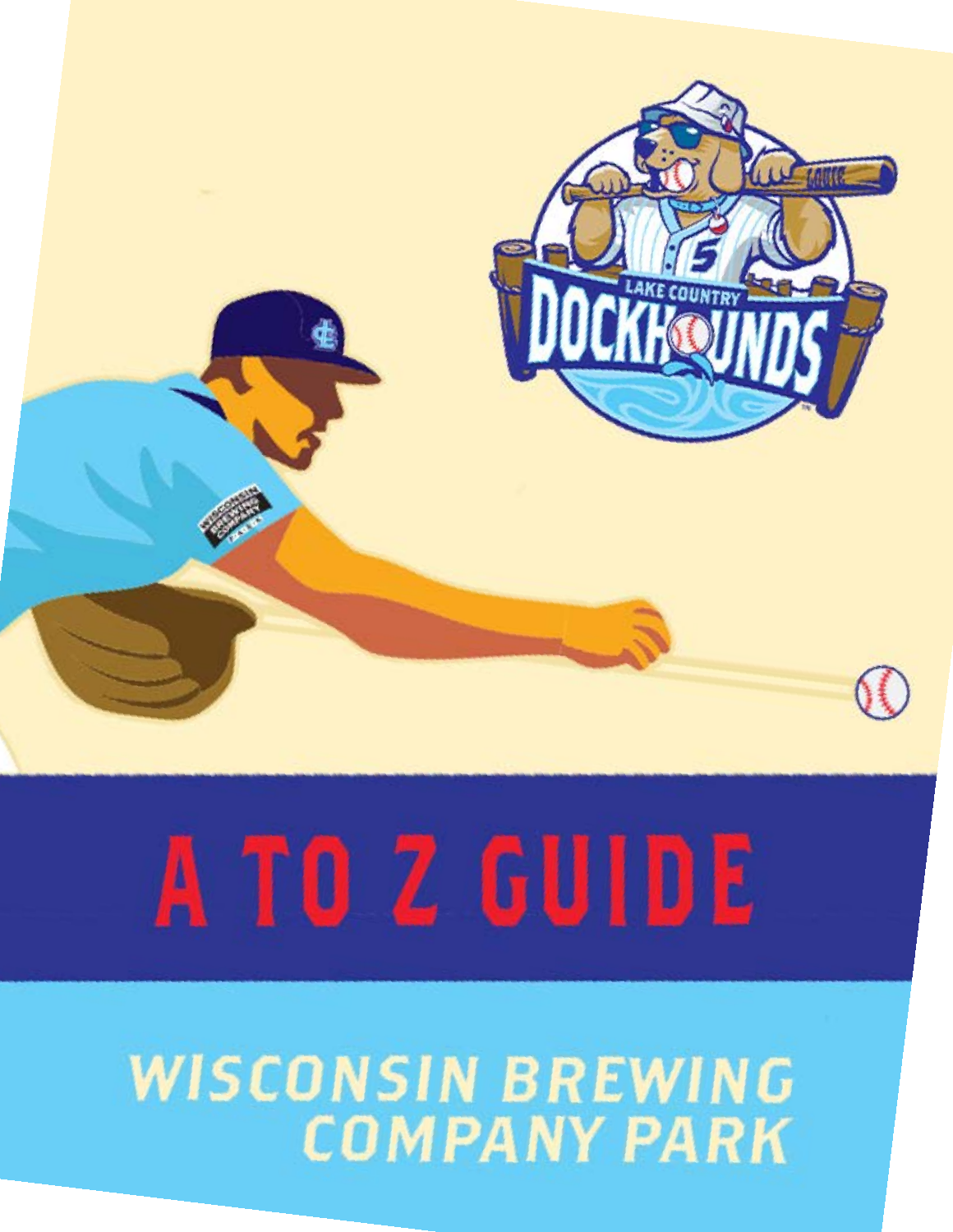# YOUR A TO Z GUIDE To Wisconsin Brewing Company Park

# **ACCESSIBILITY**

Handicapped seating and wheelchair accessibility are available in the Dugout section, Charpentier Agency Tabletops and the Baird Wealth Management Club level.

# **ALCOHOL POLICY**

The Lake Country DockHounds and Wisconsin Brewing Company Park strictly enforces the following alcohol serving policy:

- Everyone must be 21 years of age and present positive state-issued photo ID to purchase and consume alcoholic beverages.
- A maximum of two (2) alcoholic beverages will be sold per person, per transaction.
- The Lake Country DockHounds reserve the right to suspend service at any time at the sole discretion of the management and reserves the right to suspend service to any one individual at any time for any reason.

# **ANIMALS**

Certified seeing-eye dogs and/or assistance dogs are allowed into Wisconsin Brewing Company Park. All service animals must remain on a leash or in a harness at all times. No other animals are allowed within the ballpark, unless otherwise permitted by management. Dogs will be allowed on Monday game nights for our Bark & Brews promotion. All dogs are \$5 and permitted in Bret's Backyard.

#### **AUTOGRAPHS**

After Sunday home games, DockHounds players and coaches will be on the field to sign autographs for 30 minutes following the game.

#### **BABY CHANGING STATIONS**

Both Men's & Women's bathrooms will have a baby changing station.

# **BACKYARD SEATING**

The grass seating area (Bret's Backyard) is located along the left field line of the stadium. Blankets are welcome on the grass, but no chairs of any kind are allowed.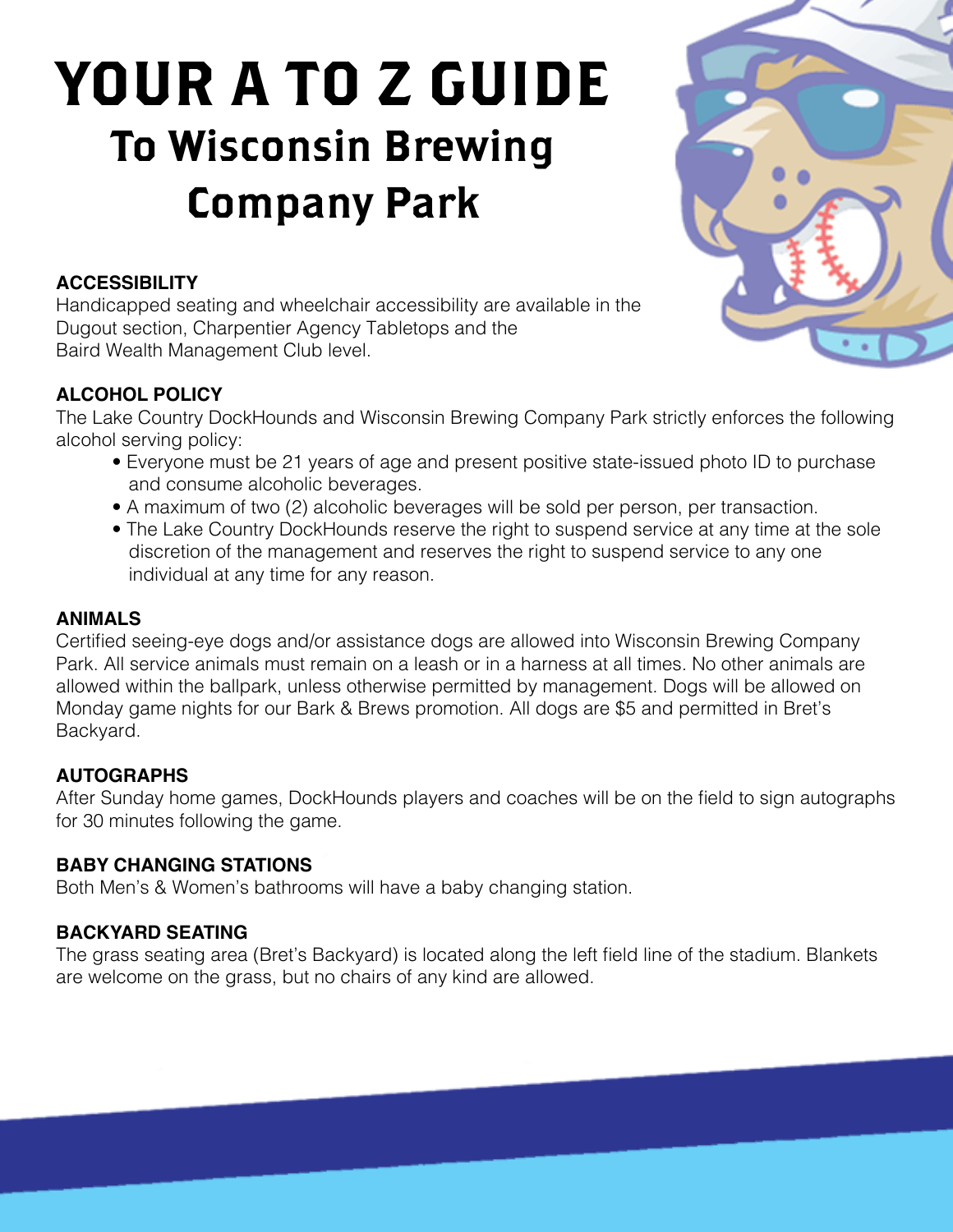# **BAGS**

Bags may only be clear plastic, vinyl, or PVC, sized 12"x6"x12" or smaller. Small clutch purses are okay if sized 9"x 5"x 2"or smaller. One gallon plastic storage bags are ok. Families with diaper bags may carry them into the stadium if they are smaller than 11"x11"x15" in dimension. Diaper bags are subject to inspection before being admitted to the stadium.

# **BICYCLE PARKING**

Bicycle racks are located near the west parking lot.

#### **BIRTHDAY PARTIES**

Please visit [Birthday Parties - Lake Country DockHounds](https://www.dockhounds.com/birthdays/)

# **BOX OFFICE**

DockHounds Box Office is located at Wisconsin Brewing Company Park 1011 Blue Ribbon Circle N. Oconomowoc, WI 53066

Box Office Game Day Hours: 4 hours prior to 1st pitch until the end of the 4th inning.

Box Office Non-Game Day Hours: Monday-Friday 10am-5pm, Saturday-Sunday: Closed

# **CHAIRS**

Chairs are not allowed in Wisconsin Brewing Company Park

# **CODE OF CONDUCT**

The Lake Country DockHounds are committed to providing fans with an enjoyable, safe atmosphere. Our staff will proactively intervene in order to support a family-oriented environment where all guests can enjoy the baseball experience free from the following behaviors:

- Foul or abusive language or gestures
- Intoxication or other signs of impairment
- Inappropriate attire
- Disruption of the game or an unauthorized individual on the playing field
- Smoking inside Wisconsin Brewing Company Park If someone interferes with your enjoyment of a game, please contact a staff member for assistance.

# **COMMENTS, COMPLIMENTS, & FEEDBACK**

Guests with a comment, compliment or feedback are encouraged to email: [info@lakecountry-live.com.](mailto:info%40lakecountry-live.com?subject=)

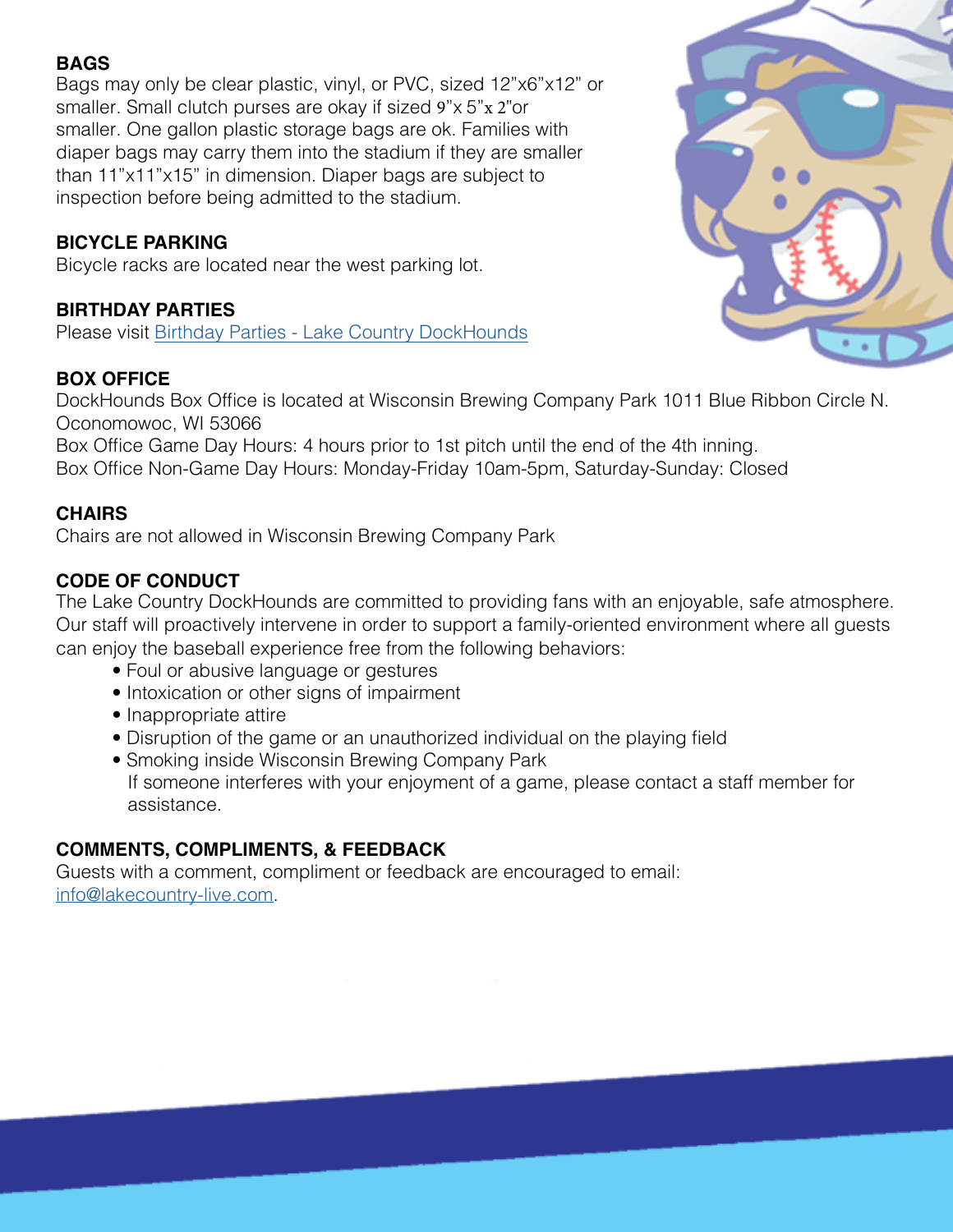#### **CONCESSIONS**

The concessions operations at Wisconsin Brewing Company Park are run by Ballpark Hospitality LLC. There are three concession stands located at the stadium. Buddy's Burgers & Custard is located on the 1st and 3rd base line and Cornerstone's Center Plate is the main concessions stand located behind home plate.

#### **DIGITAL TICKETS**

All tickets will be electronically scanned to verify authenticity. Tickets which have been scanned upon entry cannot be reused by another Guest. Guests assume all risks for tickets purchased through sources other than the Ticket Office or officially licensed secondary market sources.



#### **DIRECTIONS**

North: From Green Bay: take I-41 S/ US-41 S. Head toward WI-28 Mayville/Theresa. Merge onto WI-16/Oconomowoc. Turn left on WI-67. Turn right onto Blue Ribbon Dr and right-on Blue Ribbon Circle N.

South: From Chicago: Go north onto I-94 Westbound, keep straight to get onto I-41 N/ I-94 W/ US-41 N (entering Wisconsin). Keep straight onto I-43 S/ I-894 W/ I-41 N/ US-41 N. Take the ramp on the right for I-94 West and head toward Madison. Take exit 283 onto WI-67 and turn left. Turn right onto Blue Ribbon Dr and right-on Blue Ribbon Circle N.

West: From Milwaukee: take I-94 W towards Madison. Take exit 283 onto WI-67 and turn left. Turn right onto Blue Ribbon Dr and right-on Blue Ribbon Circle N.

East: From Madison: take I-94 Eastbound towards Milwaukee. Take exit 282 onto WI-67. Turn right onto Blue Ribbon Dr and right-on Blue Ribbon Circle N.

#### **DONATION REQUESTS**

All donation requests should be made online: [Donation Requests - Lake Country DockHounds](https://www.dockhounds.com/donation-requests/) Please fill out the form at least two weeks prior to the date of the event.

#### **EMPLOYMENT OPPORTUNITIES**

Please check our website to stay up to date: **[Employment - Lake Country DockHounds](https://www.dockhounds.com/employment/)** 

#### **[FAN INTERFERENCE](http://FAN INTERFERENCE)**

[Interference with a ball in play and trespassing onto the playing field are strictly prohibited by Lake](http://Interference with a ball in play and trespassing onto the playing field are strictly prohibited by L)  [Country DockHounds policy. Fans that violate this policy are subject to ejection and/or arrest and](http://Interference with a ball in play and trespassing onto the playing field are strictly prohibited by L)  [prosecution. Please note that these policies are designed for the safety of all our fans.](http://Interference with a ball in play and trespassing onto the playing field are strictly prohibited by L)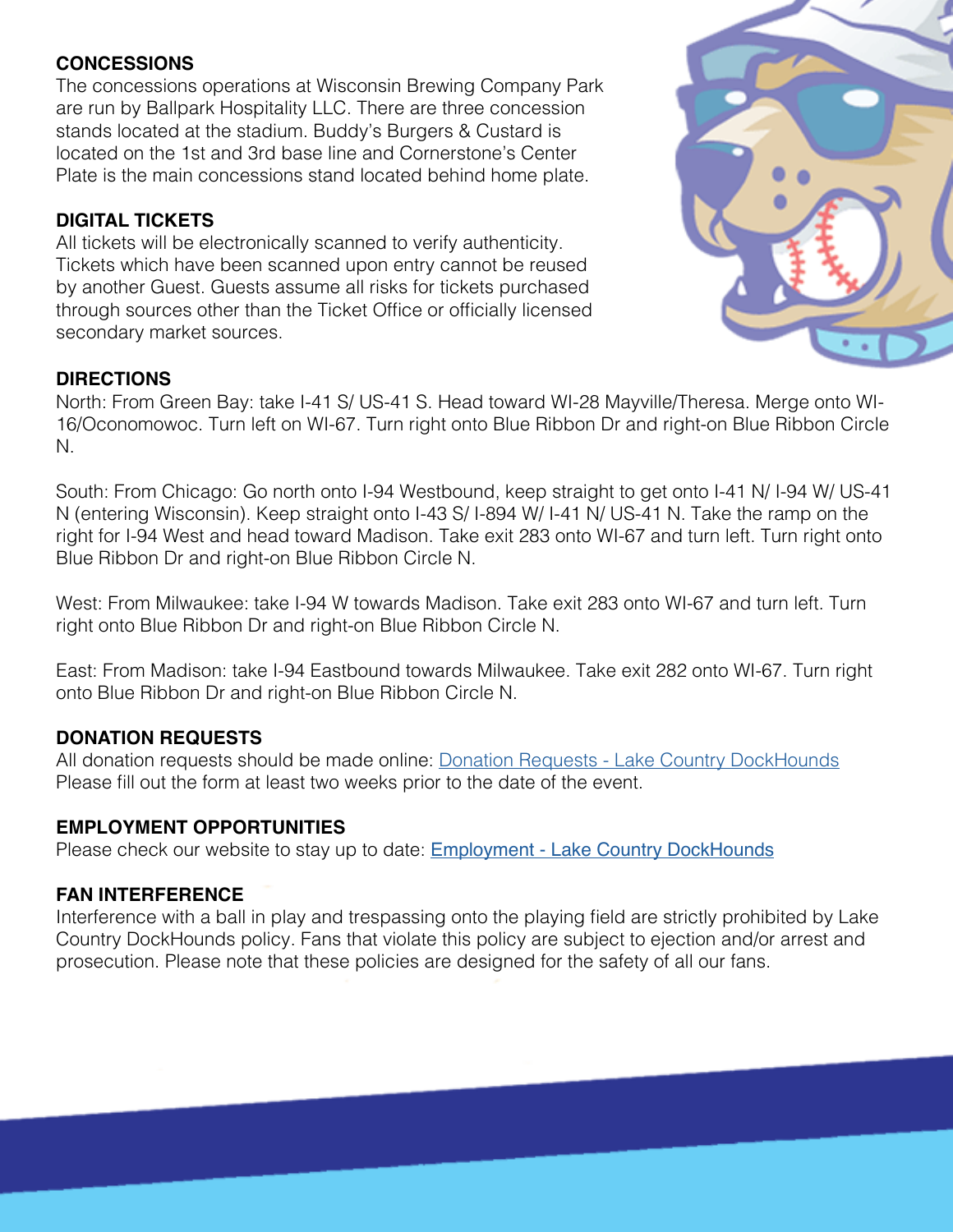# **FAN ASSISTANCE BOOTH**

The Fan Assistance Table is located near the main entrance.

#### **FAN MAIL**

Letters to DockHounds players should be addressed as follows: Lake Country DockHounds Attn: (Player Name) 1011 Blue Ribbon Circle Oconomowoc, WI 53066

#### **FANS STORE**

A complete line of official DockHounds merchandise is available at the Fan Store located inside Wisconsin Brewing Company Park. All online orders will be subject to shipping and handling charges. The Fans Store is open during each home game, along with normal office hours, Monday-Friday.

#### **FIREARMS & WEAPONS**

No firearms or weapons are allowed on the premises.

#### **FIRST AID**

Please contact a staff member if you need assistance.

#### **GAME TIMES (STANDARD)**

Monday-Friday: 6:35pm Saturday: 6:05pm Sunday: 1:35pm Gates open one hour prior to all game times. Game times are subject to change.

#### **GATE POLICY**

The Lake Country DockHounds prohibits food or beverage, bottles, cans or containers of any kind brought into Wisconsin Brewing Company Park. Infant formula and bottles are the only exception.

#### **GROUP TICKETS**

Groups start at 10+ fans. [DockHounds Tickets - Lake Country DockHounds](https://www.dockhounds.com/tickets/#GroupTix)

Dugout: perfect seats for catching the game or starting the wave! Option to add on a hotdog/soda voucher. \$13/person (groups 10-99). \$12/person (groups 100+)

Quad Dock: each dock includes 10 tickets with the option of 2 drinks per person (beer/soda/water). Bring out your buddies to enjoy pontoon seating. 5 docks available per game. \$20/person- tickets only. \$25/person- tickets & beverages

Stamas Dentistry Beach: all-you-can-eat picnic for 1.5 hours with hamburgers, hotdogs, chips, cookies and 2 drinks per person (soda/water). Located behind right field, so get ready to catch a home run ball! \$30/person

Baird Wealth Management Club: all-you-can-eat upscale menu with 2 drinks per person (beer/soda/ water). Great for company outings with indoor/outdoor seating. \$50/person

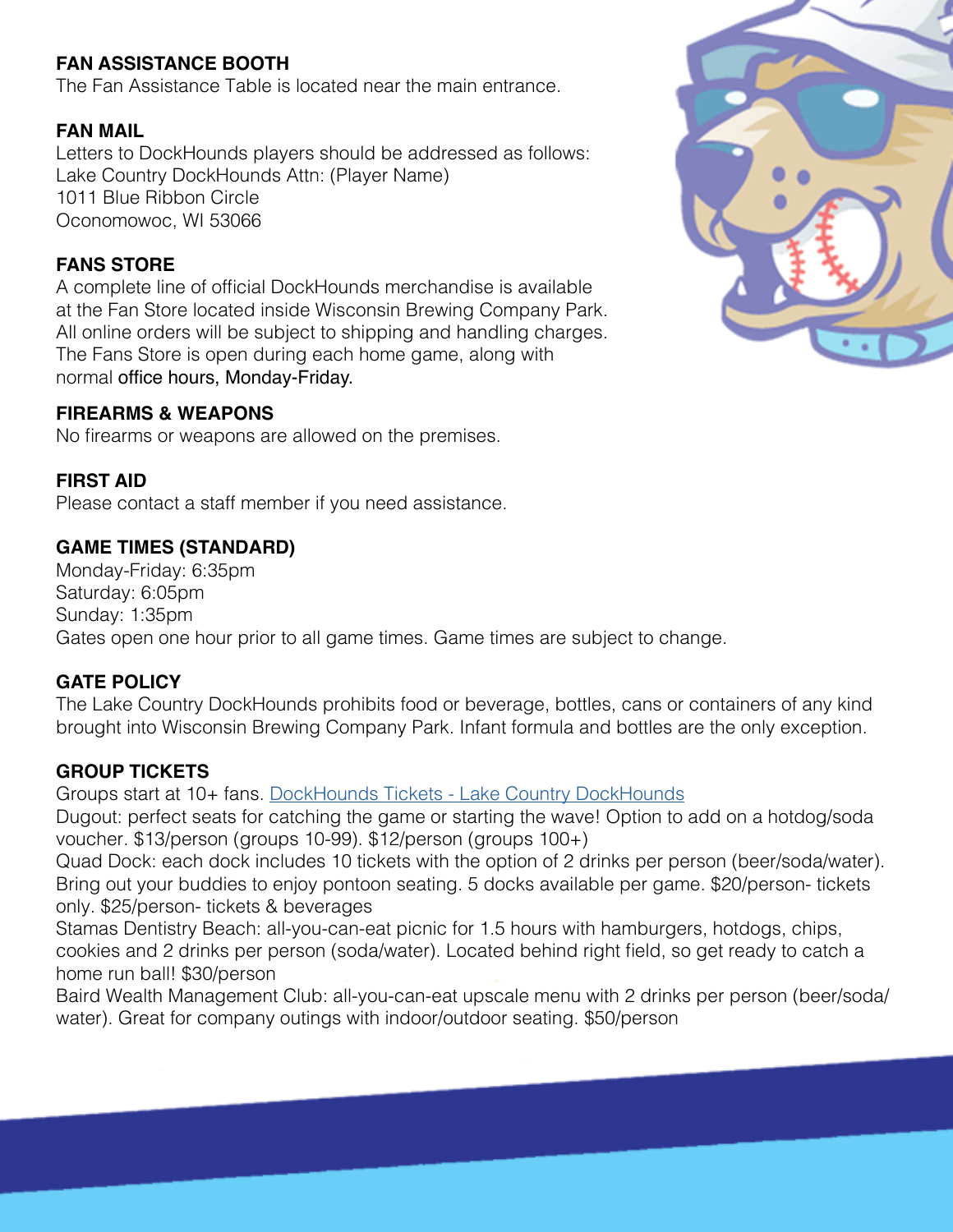# **HANDICAPPED SEATING/WHEELCHAIR ACCESS**

Handicapped and wheelchair seating are available in the Dugout sections and the Charpentier Agency Tabletops. Prices are the same as the sections they are located in. Group areas such as the Quad Docks, Stamas Dentistry Beach and Baird Wealth Management Club level are also accessible.

# **KIDS CLUB**

Louie's Kids Club- Presented by: University Lake School. Ages 3-12 \$30/kid. Includes five (5) dugout vouchers, kids club t-shirt, 10% off coupon to fans store, kids club newsletter, first in-line for kids run the bases.

# **KIDS ZONE**

West Allis Blue Kids Zone will be open at all Lake Country DockHounds home games. This is a fun, free area for kids to play.

#### **LOST & FOUND**

Please report any found items to a staff member or bring them to Fan Assistance. To retrieve items lost at previous games, please call 262-468-7750. Items not retrieved within 30 days are donated to charitable organizations.

#### **LOUIE**

The mascot of the Lake Country DockHounds, Louie entertains guests of all ages throughout the game. Louie can also be booked for appearances. For more information, including pricing and booking opportunities, please visit [Mascot Request Form - Lake Country DockHounds](https://www.dockhounds.com/mascot-request-form/)

#### **MILITARY APPRECIATION**

Military Appreciation night will take place on Tuesday May 24th, 2022. All retired and active military will receive a free ticket to the game.

At each home game we will have a Military Hero of the Game. You can nominate an active or retired military member here: [Military Salute - Lake Country DockHounds](http://)

#### **NATIONAL ANTHEM**

If you'd like to perform the National Anthem at a DockHounds home game, please reach out to Lauren at lauren@lakecountry-live.com.

#### **PARKING**

Parking is available in the lot east of the stadium. There is a \$5 parking fee per car and \$10 for bus parking. Parking lots will open 1 ½ hours prior to 1st pitch. There is no specific motorcycle parking.

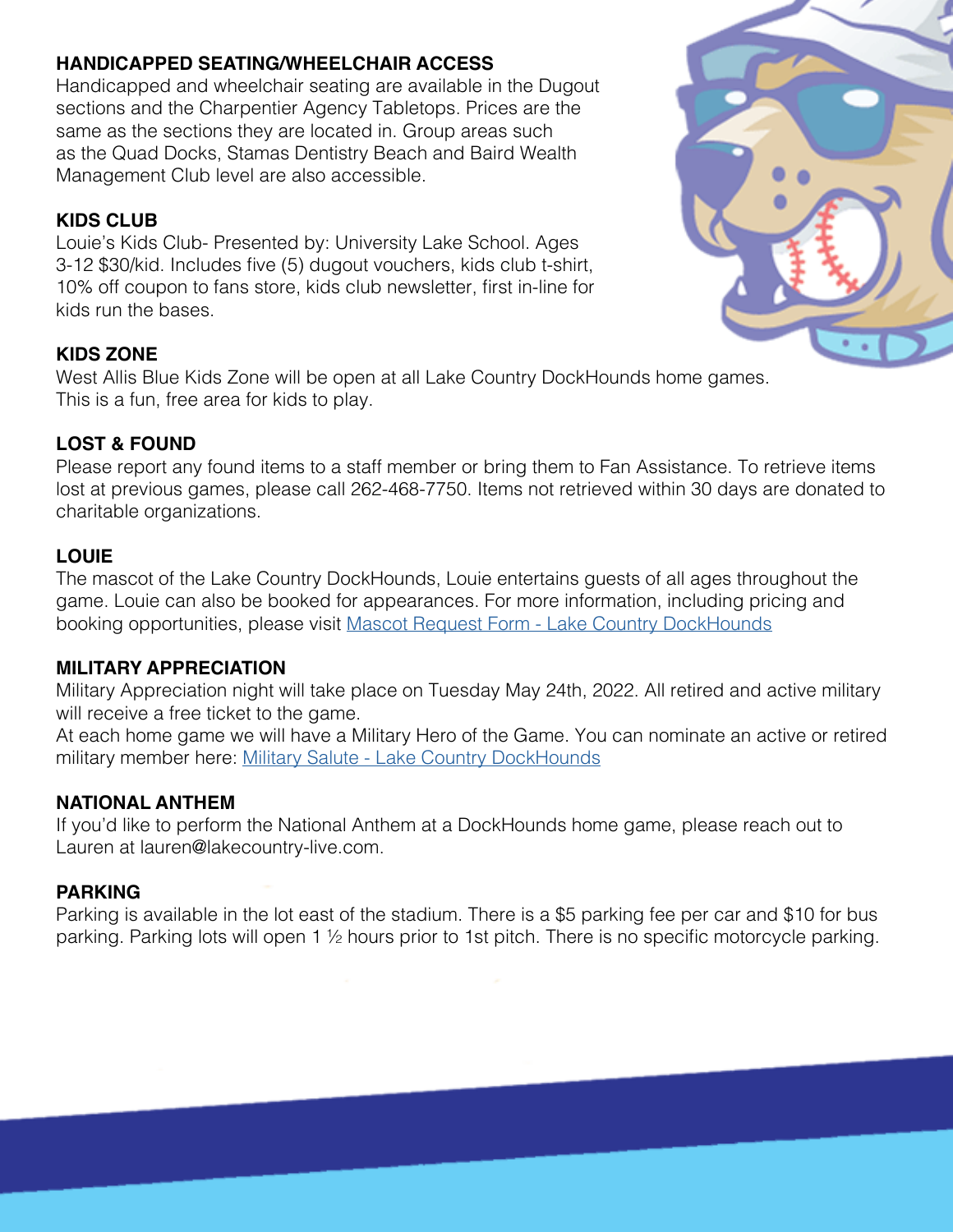#### **PROHIBITED ITEMS**

Prohibited items may differ depending on the specific event day restriction. Wisconsin Brewing Company Park is unable to store any prohibited items and guests will be asked to return such items to their vehicles. The following the items are always restricted from entering Wisconsin Brewing Company Park:

- Weapons of any type (firearm/ammo, knives of all sizes, bats, clubs, and scissors)
- No open or concealed weapons/firearms, except in your locked motor vehicle
- Explosives / fireworks
- Self-Defense Sprays (OC, Pepper Spray and Mace)
- Aerosol cans
- Brooms/broomsticks, selfie sticks, poles, and tripods
- Laser pointers
- iPads, tablets, and laptops
- Large banners or flags signs (over 11" x 17")
- Backpacks, oversized bags, suitcases, and hard-sided bags of any kind
- Food or drink of any kind (exception: medical, with previous approval by Lake Country DockHounds)
- Cans & glass containers
- Coolers or other hard sided containers
- Masks of any kind (without authorization of DockHounds)
- Noise makers (whistles, horns)
- Projectiles such as beach balls, frisbees, etc.
- Optical illusions (items such as pinwheels or multi-color umbrellas that can interfere with depth or distance perception)
- Fireworks
- Drones (unmanned aircraft systems) or model aircraft
- Illegal substances
- Beverages (in any type container i.e. glass or can)
- Professional cameras (cameras with a detachable lens or lens that extends further than 3 inches), audio & video recording equipment, tablets and selfie sticks are not allowed. Standard point-and-shoot "pocket" cameras may or may not be prohibited depending upon event restrictions.
- Large umbrellas over 12 inches in length; golf umbrellas; umbrellas with pointed tips; multicolored umbrellas
- Metal chains of any kind, including wallet chains

\*This list is not exhaustive. Items not appearing on this list may still be prohibited at the discretion of Wisconsin Brewing Company Park Security if the items pose a potential threat to the safety of our guests.

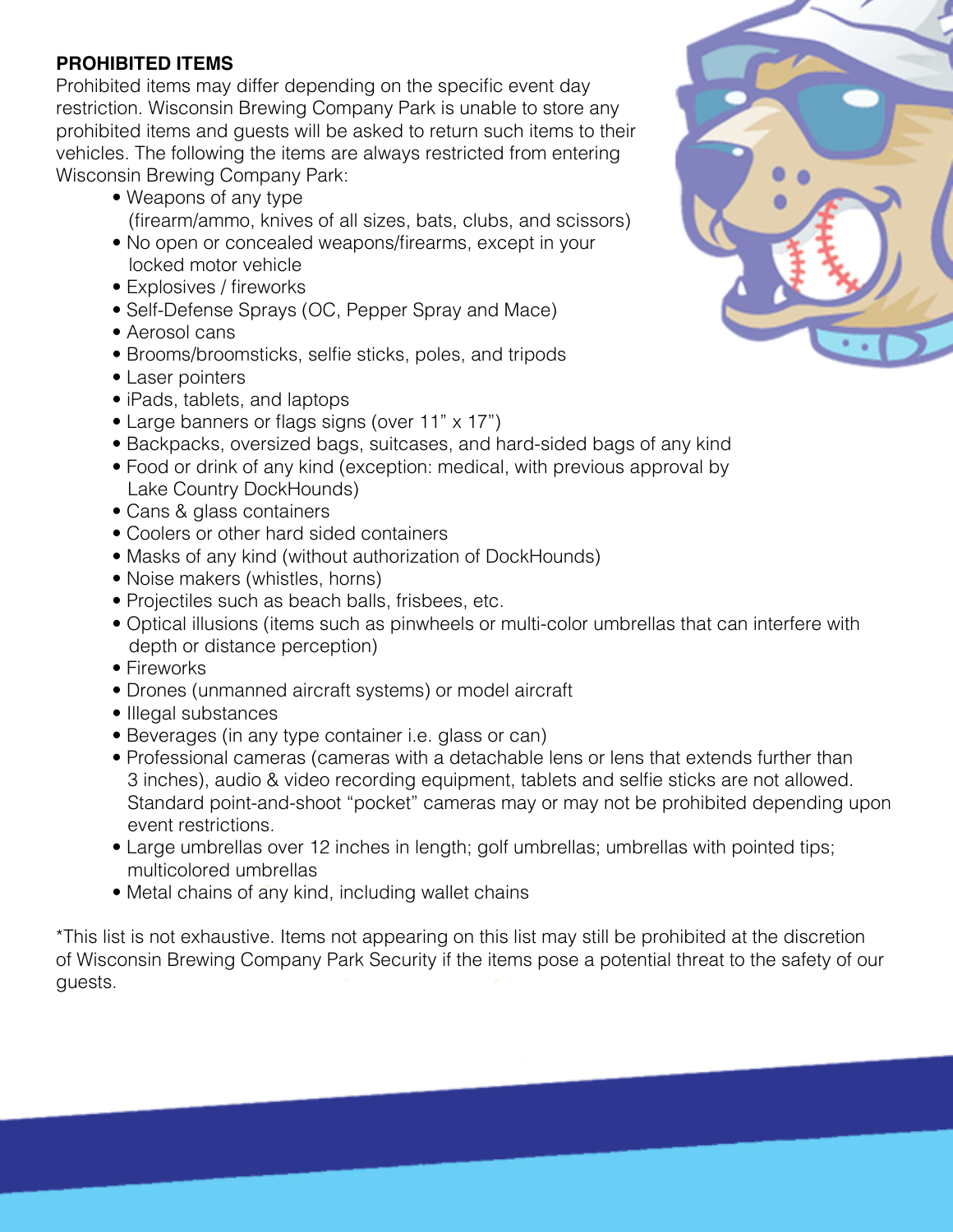#### **PROMOTIONS**

Distribution of promotional items is for fans in attendance only! Fans will receive one promotional item per ticket!

#### **RAIN POLICY**

Lake Country DockHounds games will not be postponed prior to the scheduled start time except in extreme circumstances. All efforts will be made to play the game on the original date it is scheduled. Once the game has started American Association umpires will determine whether the game will be delayed or postponed. In the event five (5) innings of a game are not completed, except when the home team is in the lead at the end of  $4\frac{1}{2}$  innings, your ticket will be good for any future regular season home game. If a game is postponed, your tickets may be exchanged for any remaining 2022 regular season home game for a ticket of



equal or lesser value subject to availability. Tickets must be exchanged at the Box Office located at Wisconsin Brewing Company Park. There are no refunds on the purchase price of tickets. Note: if a game is called due to inclement weather or other circumstances after five (5) innings (4  $\frac{1}{2}$  if the DockHounds are ahead) have been played, a game is considered "official", and tickets will not be valid for exchange.

Games are always on as scheduled. On the day of the game, games are rarely cancelled any more than two (2) hours before the scheduled start time. If a game is cancelled, it will be posted on our social media and website.

# **RE-ENTRY POLICY**

Individuals who leave Wisconsin Brewing Company Park during an event will not be admitted back for re-entry unless with the use of an unused/unscanned ticket. Exceptions to this policy may be made in certain, reasonable circumstances at the discretion of Lake Country DockHounds Management or a Gate Supervisor.

# **RENTALS**

Baird Wealth Management Club Level: Great space for your next meeting or a wedding. Room accommodates groups of 10 to 360 guests. Email [info@lakecountry-live.com](mailto:info%40lakecountry-live.com?subject=) for availability. Field Rentals: Come play your game on the field! Rent it by the hour or by the day. Batting Cages are also available. Please email [info@lakecountry-live.com](mailto:info%40lakecountry-live.com?subject=) for availability.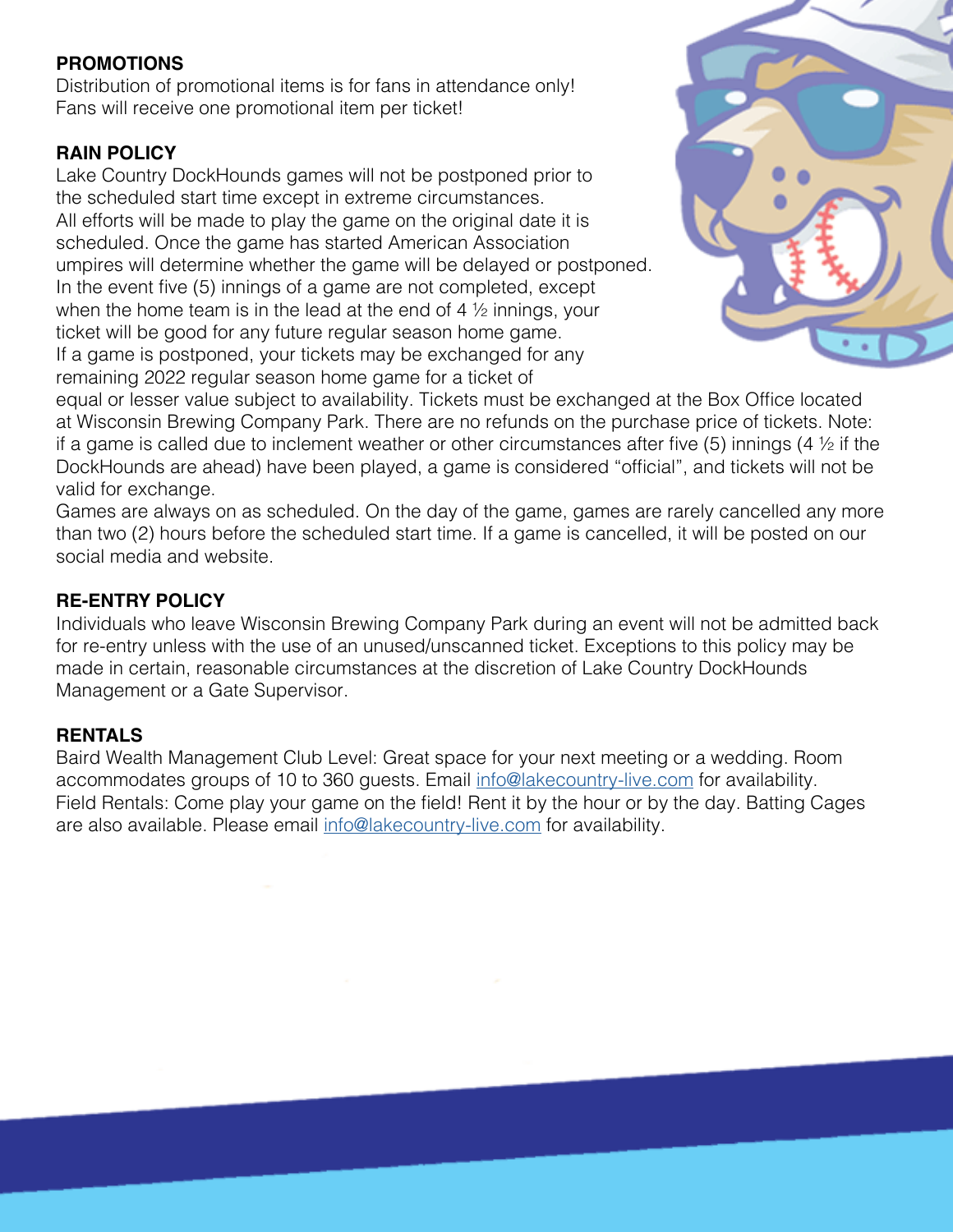#### **SEASON TICKETS**

[DockHounds Tickets - Lake Country DockHounds](https://www.dockhounds.com/tickets/#Packages)

5-game packs (A & B): 5 Friday/Saturday game dates to the hottest event in Lake Country plus more of the top-tier entertainment games. Packages start at \$65 per seat.

10-game packs (A & B): 10 Friday/Saturday with a couple weekday games. Packages start at \$120 per seat

Half Season: save a spot at half (25) of our most spectacular and fun-packed home games. Packages start at \$275 per seat. Full Season: top fans can guarantee their DockHounds seat for all 50 home games. Packages start at \$550 per seat.

# **SCOREBOARD & MESSAGES**

The DockHounds do take requests for feature messages such as a birthdays, groups, or anniversaries during a game. These messages

will appear in between the 3rd & 4th inning and must be requested one business day prior to the game. To display these messages, we ask for a \$5.00 donation to the Lake Country DockHounds Foundation. Scoreboard requests may be submitted to [info@lakecountry-live.com](mailto:info%40lakecountry-live.com?subject=) or 262-468-7750.

#### **SILVER SLUGGERS**

\$30 for ages 55+. Ticket to 5 select home games, 5 hotdog/soda vouchers, and baseball bingo.

#### **SMOKING POLICY**

Smoking is not permitted inside the gates at Wisconsin Brewing Company Park. Smoking is permitted outside the main gates, near the parking lot.

#### **SOCIAL MEDIA**

Facebook: @DockHounds Instagram: @dockhoundsbaseball Twitter: @DockHounds LinkedIn: @lakecountrydockhounds

# **STROLLERS**

Strollers are permitted, but only strollers that can be folded and placed under a stadium seat are permitted. The Lake Country DockHounds are not responsible for lost, stolen or damaged strollers.

# **TAILGATING**

Tailgating is not permitted in parking lots at Wisconsin Brewing Company Park.